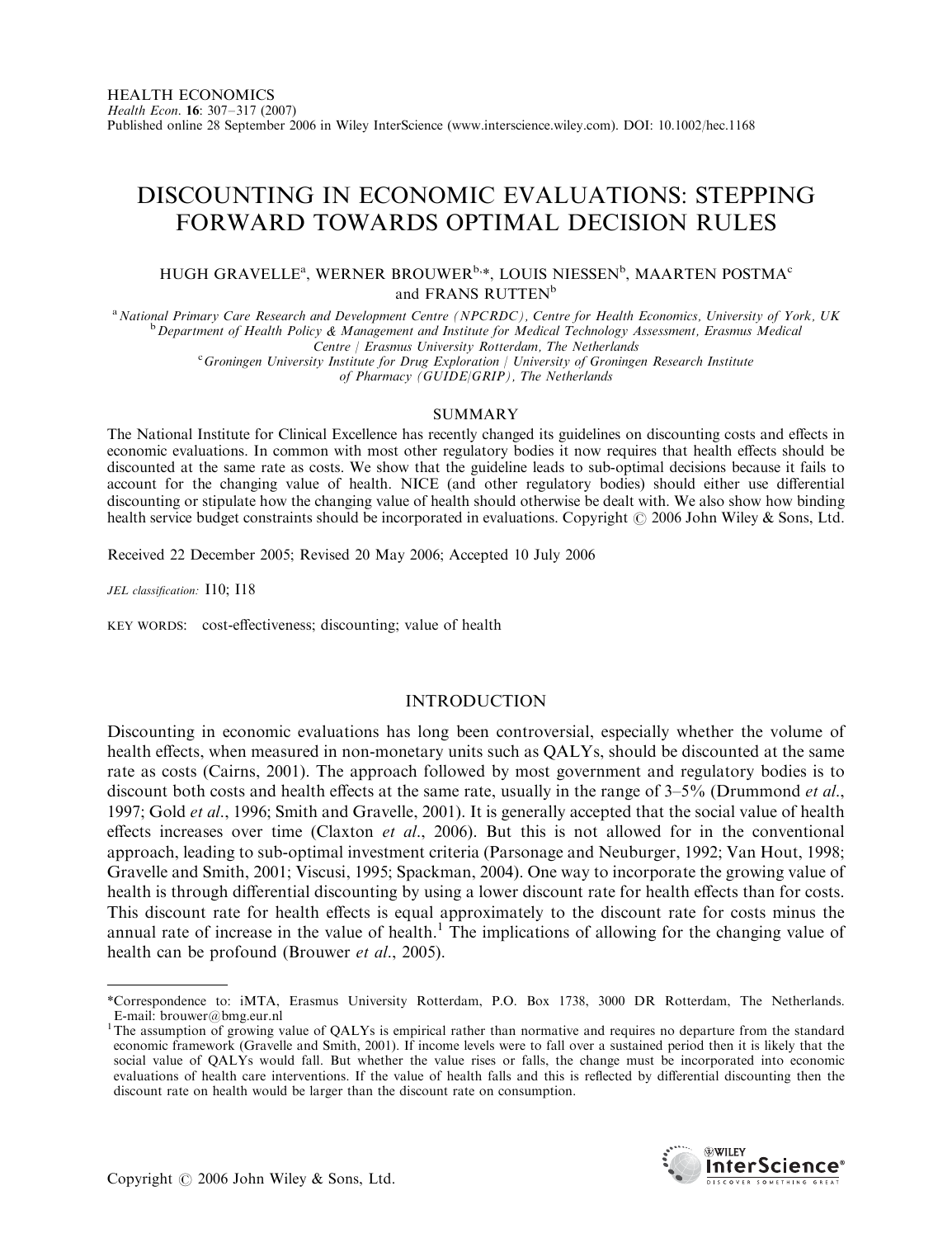# 308 H. GRAVELLE ET AL.

The National Institute for Clinical Excellence (NICE) (NICE, 2001) and the English Department of Health (1996) were in a minority in stipulating that health effects should be discounted at a lower rate than costs (Smith and Gravelle, 2001). But NICE has recently changed its guidelines (NICE, 2004) to the conventional uniform discounting of costs and effects. NICE did not prescribe any other way of dealing with the increasing value of health; indeed the new guidelines do not discuss the issue. The change in the NICE guidelines has been questioned and it has been suggested that, in the absence in the NICE guidance of other ways of dealing with the increasing social value of health, differential discounting is required (Brouwer *et al.*, 2005).<sup>2</sup>

Claxton et al. (2006), (hereafter the NICE team), have now defended the new NICE guidelines (NICE, 2004). The NICE team suggests that differential discounting is inconsistent and that the increase in the social value of health, which they accept as 'uncontroversial', is not relevant for NICE. They argue that, because NICE makes decisions about NHS interventions within a fixed NHS budget, the NHS threshold incremental cost-effectiveness ratio (ICER) should be used to place a monetary value on health effects, which should then be discounted at the same rate as costs.

In this paper, we respond to these points. First, we set out a simple model to highlight the issues. We use it to derive a set of alternative equivalent welfare maximising rules which incorporate adjustments (a) for the changing value of health and (b) the opportunity cost of projects in a budget constrained health service. Comparing the welfare maximising rules with the rules implied by the NICE criterion shows that the NICE decision rules lead to sub-optimal decisions unless the NHS budget is set optimally, so that the threshold ICER is equal to the marginal social value of health. We then discuss the NICE team arguments against differential discounting and the need to allow for the changing value of health and show that they are not well founded.

## WELFARE MAXIMISING DECISIONS

Consider a two period example (a fuller version is in the Appendix). The welfare function for society is

$$
W = W(h_1, h_2, x_1, x_2) \tag{1}
$$

where  $h_t$  is health in period t and  $x_t$  is consumption (measured in monetary units) in period t. Although we refer to (1) as the welfare function we make no assumptions about whether it is 'welfarist' or 'extra-welfarist'. It is merely a numerical representation of value judgements which satisfy very weak requirements, including more consumption or health being preferred to less. Denoting the marginal welfare from period t consumption and health by  $W_{xt}$ ,  $W_{ht}$ , there are four marginal rates of substitution

$$
\left. -\frac{dx_2}{dx_1} \right|_W = \frac{W_{x1}}{W_{x2}} \equiv 1 + r_x, \quad \left. -\frac{dh_2}{dh_1} \right|_W = \frac{W_{h1}}{W_{h2}} \equiv 1 + r_h, \quad \left. -\frac{dx_t}{dh_t} \right|_W = \frac{W_{ht}}{W_{xt}} \equiv v_t \quad t = 1, 2 \tag{2}
$$

Fixing any three of these determines the fourth. In particular,

$$
1 + r_h \equiv \frac{W_{h1}}{W_{h2}} = \frac{W_{x1}}{W_{x2}} \frac{W_{h1}}{W_{x1}} \frac{W_{x2}}{W_{h2}} = (1 + r_x) \frac{v_1}{v_2} = \frac{(1 + r_x)}{(1 + g_y)}
$$
(3)

<sup>&</sup>lt;sup>2</sup>The NICE team misrepresent (Brouwer *et al.*, 2005) by stating: "Brouwer and colleagues ... are not right in saying that when health is measured in physical units like QALYs ... any increasing value of health has to be reflected in a lower discount rate'' (Claxton et al., 2006). We simply argued that the growing value of health should somehow be accounted for and that: "When health effects are valued monetarily this can be done by using a growing value for health. When non-monetary quantities are used, such as QALYs (as proposed in the NICE guidelines), the growth can be accounted for by lowering the discount rate for effects relative to that of costs – that is, differential discounting" (Brouwer et al., 2005). Brouwer et al. (2005) do not claim, pace Claxton et al. (2005), that health and wealth cannot be traded.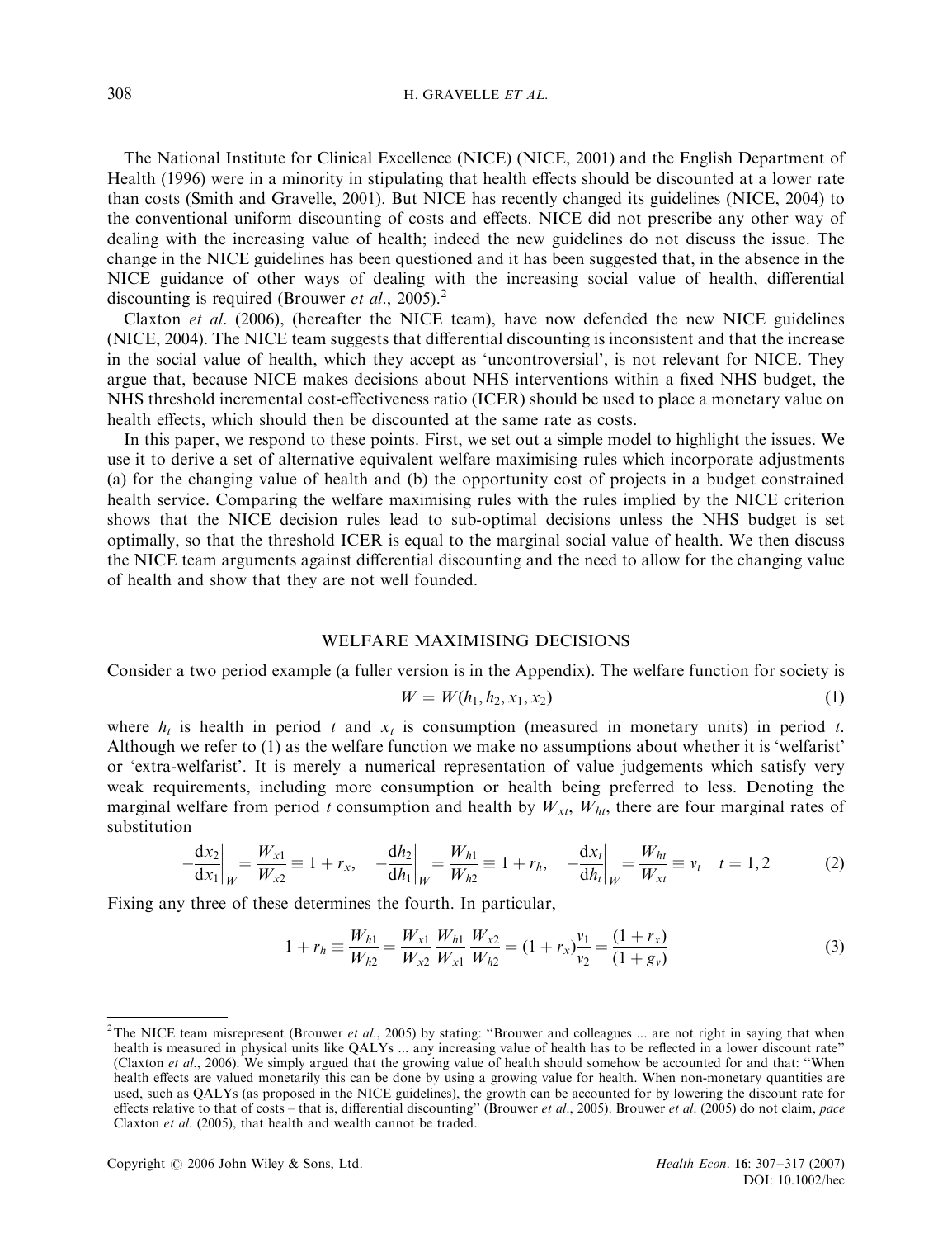where  $g_y$  is rate of growth in the value  $v_t$  of period t health in terms period t consumption. Provided the consumption and health interest rates ( $r_c$  and  $r_h$ ) and the growth rate for v are not too large we can write  $r_h \approx r_x - g_y$ . The questions at issue are how  $r_h$  and  $r_x$  enter the welfare maximising criterion for accepting or rejecting a health service intervention and whether the NICE discounting rules are equivalent to welfare maximising rules.

Consider an intervention which will change the number of QALYs in period t by  $\Delta h_t$  and have period t costs, which are incurred only within the NHS, of  $\Delta c_t$ . The NHS has a fixed budget in each period, so that the cost of the intervention must be financed by an equal reduction in expenditure elsewhere in the NHS. Thus the intervention has direct health effects and also has an opportunity cost in terms of the reduction in QALYs due to the displaced NHS activities. Assume that the cost-effectiveness of the activities displaced equals the incremental cost-effectiveness threshold for the NHS in period t: the cost per unit of health gained by the marginal NHS activity in period t. Denote the threshold by  $k_t$ .

The threshold ICER  $k_t$  is determined by (a) technology (the increase in QALYs per  $\pounds$  spent) and (b) the level of the budget, since the threshold ICER will decline as more is spent (see Appendix). It is not directly affected by the marginal social value of health  $v_t$ , though it might be indirectly affected if  $v_t$ influenced the NHS budget. Denote the growth rate in the threshold ICER by  $g_k = (1+k_2)/(1+k_1)-1$ .

If NHS budgets are set to maximise welfare then  $k_t = v_t$  and  $g_k = g_v$ . If the NHS budget is less than optimal, then  $k_t < v_t$ : the cost of an additional QALY is less than its social value. Note that  $k_t$  being smaller or larger than  $v_t$  does not imply that  $g_k$  is smaller or larger than  $g_v$ .

The period t opportunity cost of the intervention in health terms is  $\Delta c_t/k_t$ . We can also use  $k_t$  to express the direct health effects of the new intervention in terms of the amount of NHS budget that would have to be spent to produce the same amount of health:  $k_t \Delta h_t$ .

The intervention should be accepted if and only if the sum of the health effects valued in terms of consumption and discounted at the consumption rate of interest is positive, where the health effects include the opportunity costs of the activities displaced to finance the intervention within fixed NHS budgets:

Rule 1 (consumption discount rate):

Accept iff 
$$
\frac{\Delta W}{W_{x1}} = v_1 \left[ \Delta h_1 - \frac{\Delta c_1}{k_1} \right] + v_2 \left[ \Delta h_2 - \frac{\Delta c_2}{k_2} \right] \frac{1}{(1 + r_x)} > 0
$$
 (4)

NHS budgets are fixed so the intervention has no effect on consumption: it merely alters the time stream of QALYs. If budgets are optimal, so that  $k_t = v_t$ , (4) simplifies to:

 $Rule 1' (optimal budgets):$ 

Accept iff 
$$
\frac{\Delta W}{W_{x1}}
$$
:  $[v_1 \Delta h_1 - \Delta c_1] + [v_2 \Delta h_2 - \Delta c_2] \frac{1}{(1 + r_x)}$  (4')

Using definitions (2) and (3), (4) is equivalent to requiring that the intervention should be accepted if and only if it increases the sum of QALYs when discounted to the present at the health discount rate:

Rule 2 (health discount rate):

Accept iff 
$$
\frac{\Delta W}{W_{h1}} = \left[\Delta h_1 - \frac{\Delta c_1}{k_1}\right] + \left[\Delta h_2 - \frac{\Delta c_2}{k_2}\right] \frac{1}{(1 + r_h)} > 0
$$
 (5)

We could also write Rule 1 with differential discounting, applying the consumption discount rate to future cost changes and the health discount rate to future health changes (after valuing them in terms of period 1 consumption):

Rule  $1''$  (differential discounting):

Accept iff 
$$
\frac{\Delta W}{W_{x1}} = v_1 \left[ \Delta h_1 - \frac{\Delta c_1}{k_1} \right] + v_1 \frac{\Delta h_2}{(1 + r_h)} - \frac{v_2}{k_2 (1 + r_x)} > 0
$$
 (6)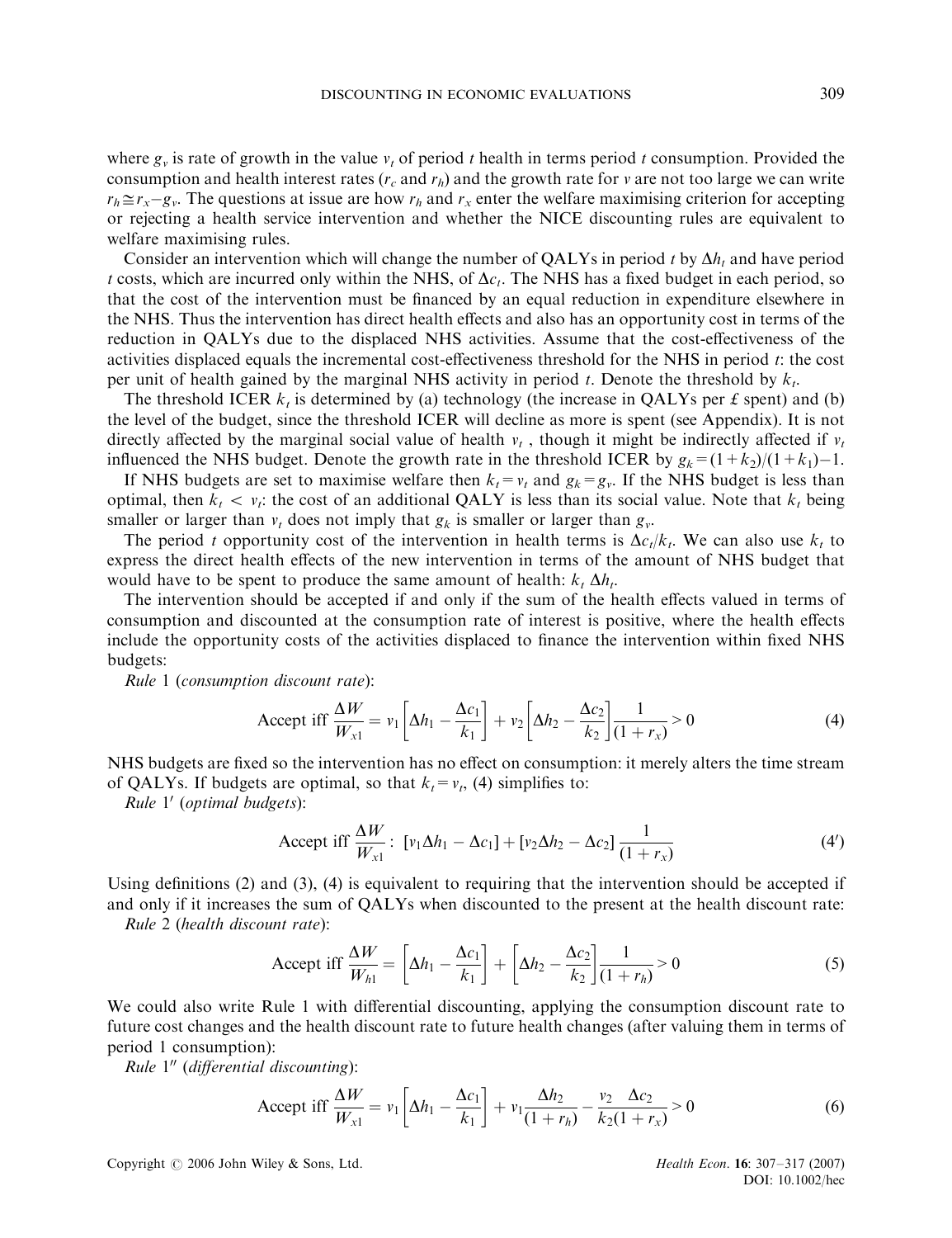#### 310 H. GRAVELLE ET AL.

We can equivalently express the welfare maximising rule in various cost-effectiveness forms. For example, we could write it using the health discount rate, or the consumption discount rate, or differential discounting, to compare the ratio of discounted costs to discounted health effects with the first period incremental cost-effectiveness ratio:

Rule 3 (CEA): Accept iff

$$
\frac{\Delta c_1 + \left(\frac{1}{1+g_k}\right) \frac{\Delta c_2}{(1+r_h)}}{\Delta h_1 + \frac{\Delta h_2}{(1+r_h)}} = \frac{\Delta c_1 + \left(\frac{1+g_v}{1+g_k}\right) \frac{\Delta c_2}{(1+r_x)}}{\Delta h_1 + \frac{(1+g_v)\Delta h_2}{(1+r_x)}} = \frac{\Delta c_1 + \left(\frac{1+g_v}{1+g_k}\right) \frac{\Delta c_2}{(1+r_x)}}{\Delta h_1 + \frac{\Delta h_2}{(1+r_h)}} < k_1
$$
\n(7)

The optimal decision rule incorporates the changing value of health and the NHS budget constraint. Differential discount rates are one method of allowing for the changing value of health. If budgets are set optimally, so that  $k_t = v_t$  and  $g_k = g_v$ , the optimal CEA rule is that the ratio of costs discounted at  $r_x$ and effects discounted at  $r<sub>h</sub>$  should be less than the value of health. If the NHS is subject to non-optimal budget constraints it is also necessary to allow for effect of the budget constraints on the opportunity costs. This can be seen as a correction on costs to reflect the forgone health from activities displaced to fund the intervention.

#### THE NICE CRITERION

The NICE team's criterion for evaluating an intervention is to 'apply the appropriate cost-effectiveness threshold to QALYs gained in each time period and discount these costs and benefits at the same rate back to present values.' (Claxton *et al.*, 2006, p. 3). Since the costs and adjusted health effects have the dimension of consumption, we interpret this to mean that the NICE team criterion is (numbering the rules in the same way as the corresponding welfare maximising rules)

NICE Rule 1 (consumption discount rate):

Accept iff 
$$
[k_1 \Delta h_1 - \Delta c_1] + [k_2 \Delta h_2 - \Delta c_2] \frac{1}{(1 + r_x^N)} > 0
$$
 (8)

Thus the criterion has current period consumption as the unit of account, uses the threshold ICER to place a monetary valuation on the health change in each period, and then applies a discount rate appropriate to consumption as set by NICE  $(r_x^N)$ , where superscript N refers to NICE). Defining  $r_h^N =$  $(1 + r_x^N)/(1 + g_k) - 1 \cong r_x^N - g_k$ , we can also express it using different discount rates for health and costs

 $NICE$  Rule  $1''$  (differential discounting):

Accept iff 
$$
k_1 \Delta h_1 + \frac{k_1 \Delta h_2}{(1 + r_h^N)} - \Delta c_1 - \frac{\Delta c_2}{(1 + r_x^N)} > 0
$$
 (9)

With current health as the unit of account the NICE rule is

NICE Rule 2 (health discount rate):

Accept iff 
$$
\left[\Delta h_1 - \frac{\Delta c_1}{k_1}\right] + \left[\Delta h_2 - \frac{\Delta c_2}{k_2}\right] \frac{1}{\left(1 + r_h^N\right)} > 0
$$
 (10)

Thus this version of the NICE team criterion can be described as using the ICER threshold to express the financial costs of the intervention as forgone QALYs and applying a health discount rate to future health changes.

Copyright  $\odot$  2006 John Wiley & Sons, Ltd. Health Econ. 16: 307–317 (2007)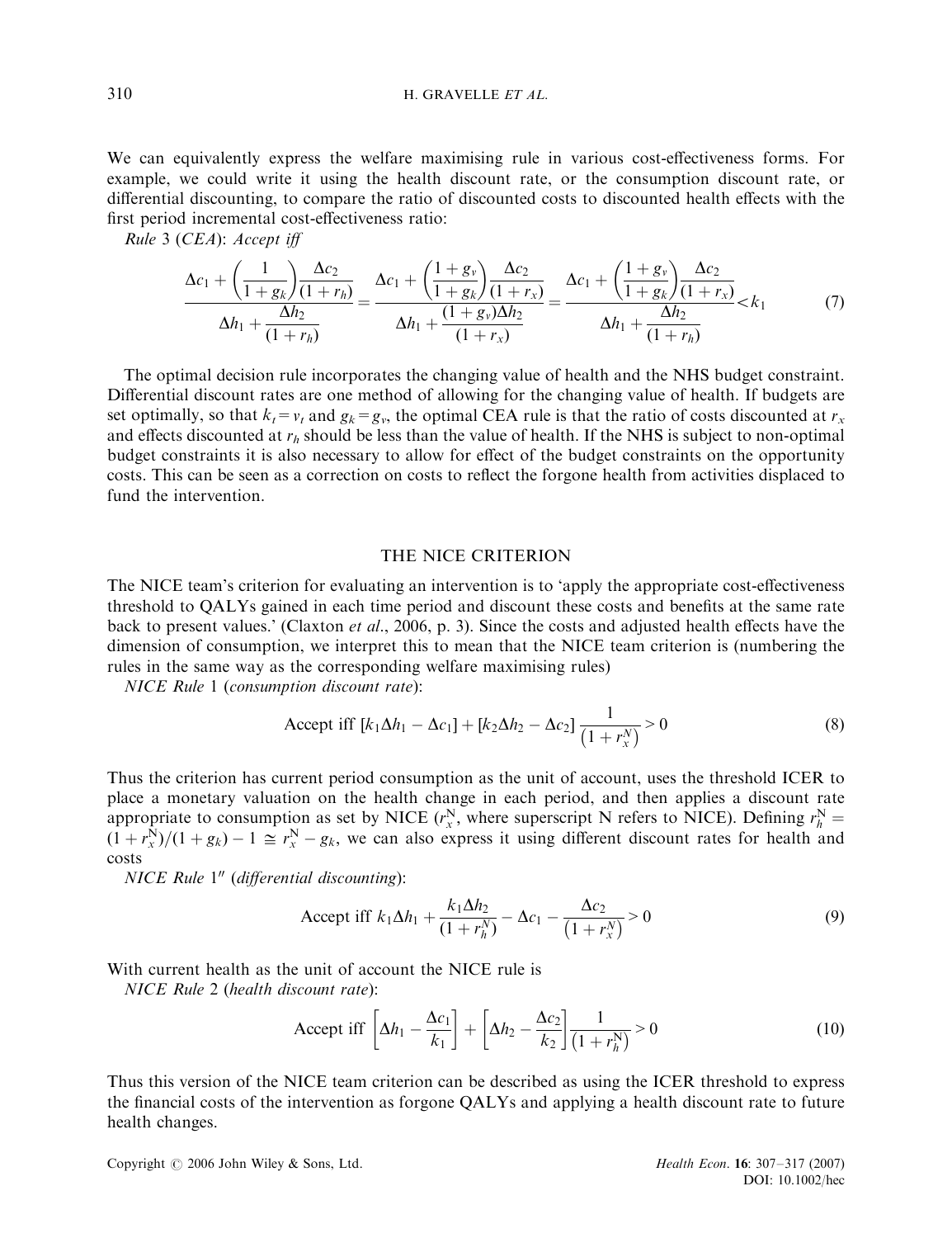We can also express the NICE decision rule in terms of three equivalent cost-effectiveness ratios NICE Rule 3 (CEA): accept iff

$$
\frac{\Delta c_1 + \frac{\Delta c_2}{(1 + g_k)(1 + r_h^N)}}{\Delta h_1 + \frac{\Delta h_2}{(1 + r_h^N)}} = \frac{\Delta c_1 + \frac{\Delta c_2}{(1 + r_x^N)}}{\Delta h_1 + \frac{\Delta h_2(1 + g_k)}{(1 + r_x^N)}} = \frac{\Delta c_1 + \frac{\Delta c_2}{(1 + r_x^N)}}{\Delta h_1 + \frac{\Delta h_2}{(1 + r_h^N)}} < k_1 \tag{11}
$$

Both the welfare maximising rules and the NICE rules can be expressed (a) using current health as the numeraire and with a health discount rate, or (b) with current consumption as the numeraire and with either differential discounting or direct adjustment of health effects.

The key question is whether the NICE team criterion leads to welfare increasing decisions: does it lead to the best possible health stream given the NHS budget constraints? Comparison of the NICE rules with the welfare maximising rules shows that the NICE rules are welfare maximising if and only if the NICE health and consumption discount rats are equal to those derived from the welfare function  $(r_x^N = r_x, r_h^N = r_h)$  and if NHS budgets are set optimally  $(v_t = k_t)$  in all periods affected by the intervention.

Using the model we next deal with the NICE team's objections to allowing for the changing value of health by differential discounting.

## WHAT DISCOUNT RATE?

The NICE team note, and we agree, that because of externalities, risk premia, and intergenerational issues, market rates of interest may not be useful as a guide to what discount rate to use in health care evaluations. But we do not use this fact as the basis for arguing for differential discounting as one means of allowing for the changing value of health. The consumption and health discount rates in the model are derived from the social welfare function. For the purposes of deciding how to deal with the changing value of health it is unnecessary to specify the relationship between these rates and market rates of interest. We merely need to recognise that in general, because of the changing value of health, the consumption and health interest rates will differ.

## IS HEALTH TRADABLE?

The NICE team suggests that advocacy of differential discounting rests on the assumption that health is not tradable (Claxton *et al.*, 2006, p. 1) i.e. that it is not possible to change the time stream of health. Nothing in our arguments requires the assumption of non-tradability: interventions will in general change the time stream of health. The question is how changes in health in different periods should be valued in order to decide whether the intervention is worthwhile. Tradability requires discounting but the fact that consumption and health are both tradable does not imply that they should be discounted at the same rate, as contemplation of the definitions of rates of interest in (2) makes clear. The rate at which society discounts a QALY and the rate at which it discounts consumption are linked by the rate at which the value of health changes.

## **CONSISTENCY**

The NICE team suggest, drawing on the argument of Weinstein and Stason (1977), that the 'fundamental problem with differential discounting ... is really one of consistency between present and terminal values' (Claxton *et al.*, 2006). By this they mean that the cost per  $QALY$  from an intervention should be independent of whether it is calculated by discounting future costs and health effects back to the present or compounding them forward to a future date. We agree that consistency is important.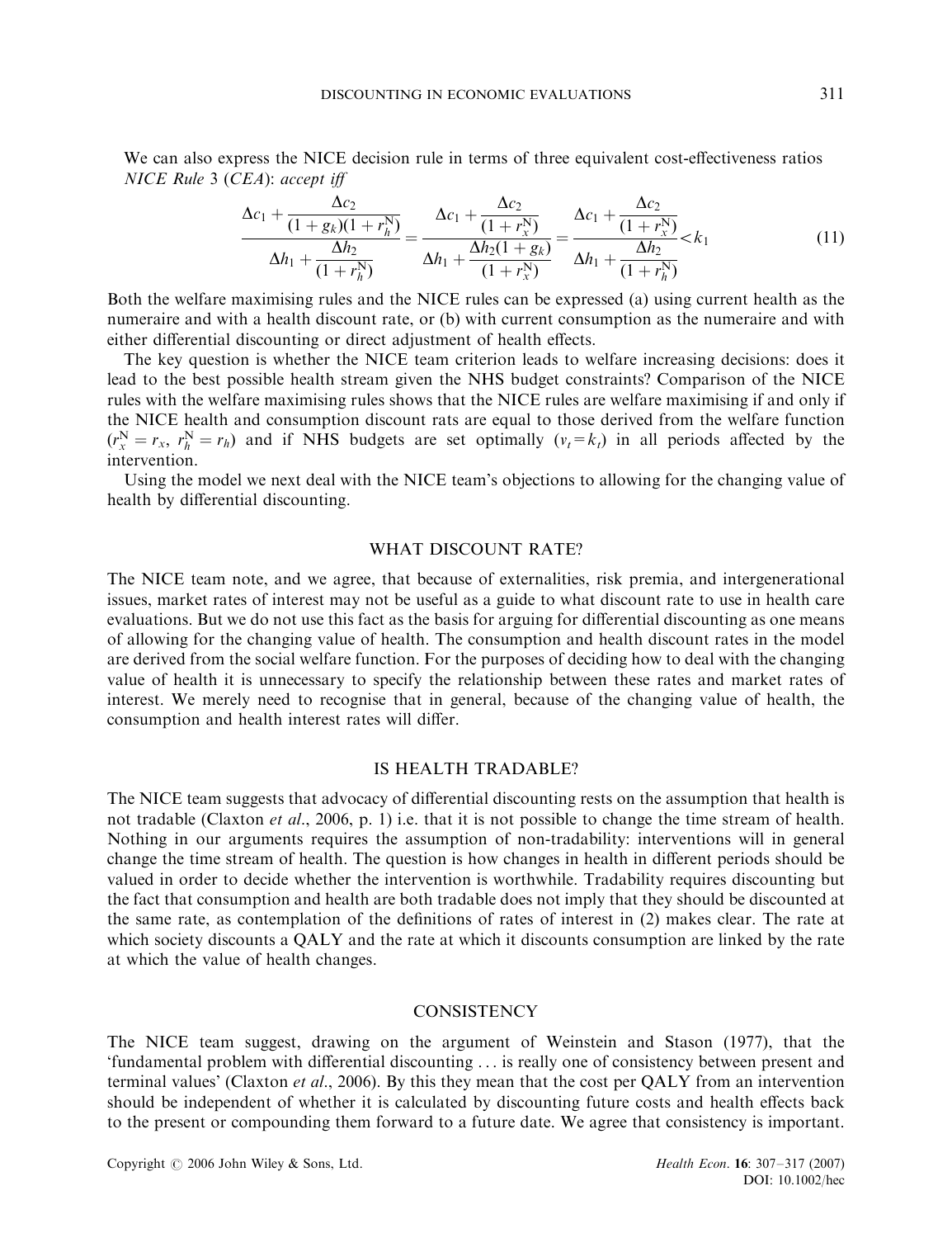But it is not a demanding criterion: both the welfare maximising and the NICE rules are consistent in this sense. Multiplying the numerator in the cost-effectiveness ratio (7) by  $(1+r<sub>x</sub>)$  and the denominator by  $(1+r_h)(1+g_v)$  gives costs and effects compounded forward to period 2 but has no effect on the costeffectiveness ratio since  $(1+r_h)=(1+r_x)/(1+g_y)$ . Similarly, the NICE cost-effectiveness ratio in (11) is unaffected if the numerator is multiplied by  $(1 + r_x^N)$  and the denominator by  $(1 + r_h^N)(1 + g_k)$  since  $(1 + r_h^N) = (1 + r_x^N)/(1 + g_k)$ . (See Box 1 for an illustration.)

Box 1. Consistency: an undemanding requirement

The NICE team use a simple numerical example to illustrate ''the fundamental problem with differential discounting'', which is that it would lead to inconsistencies between present and ''terminal values''.

Consider a health care technology which costs  $\pounds 10\,000$  now and provides one QALY in 10 years, while the cost discount rate is set at 3.5%. The ICER can be calculated either (a) by compounding current costs forward at the cost discount rate to derive a 'terminal value' and dividing this by the QALY gain in year 10 ( $[£10000(1.035)^{10}]/1QALY$ ), yielding £14 106 per QALY or (b) by discounting the volume of QALYs back at the cost discount rate (equalling 0.7089 QALY) and then dividing the current costs by the discounted QALY gain  $(\text{\textsterling}10\,000/[1/(1.035)^{10}])$ , again yielding £14 106 per QALY. The fact that both approaches yield the same ICER demonstrates consistency.

In their example the NICE team do not state what is assumed about the value of health. If this value is increasing over time, then the ICER as calculated above is incorrect and will not lead to optimal decisions. It is, however, perfectly possible to be consistent and optimal.

Take the example of the NICE team and assume a 2% annual increase in the value of QALYs. Then, compounding costs forward at the cost discount rate to derive a 'terminal value' (i.e. £14 106) and dividing this by the volume of QALYs adjusted upwards to account for the growth in the value of QALYs  $([t10 000(1.035)^{10}]/[1 (1.02)^{10}]$ ) yields an ICER of £11 571. The same ICER results from dividing current cost by the adjusted number of QALYs discounted back by the cost discount rate: £10 000/[1  $(1.02)^{10}/(1.035)^{10}$ ] = £11 571.

Both methods are consistent but only the latter is optimal. Moreover, the latter calculation can be conveniently approximated using differential discounting, that is by dividing current costs by the number of QALYs discounted back using the health discount rate. In the example the health discount rate equals  $[(1.035/1.02) -1]$ , which can be approximated by 1.5% (i.e. 3.5–2%), yielding an ICER of: £10 000/[1  $(1.015)^{10}$ ] = £11 605.

## INCREASING VALUE OF HEALTH

The NICE team argue that the NHS has a fixed budget and therefore should judge projects using an ICER threshold which 'can then be used to convert QALYs into equivalent money terms which can be compared directly to costs' and therefore that 'it is not the societal valuation that is relevant for NICE but the shadow price of the NHS budget constraint, and this may or may not increase over time' (Claxton et al., 2006).

First, the NICE team are correct in asserting that the criterion for evaluating interventions must take account of the any binding budget constraints but, as the formal model shows, they are mistaken in thinking that such constraints imply that the social marginal value of health should be replaced by the ICER threshold: both must be included in the decision rule. The role of the ICER threshold is to adjust the nominal cost effects of the intervention to reflect their true opportunity costs when the budget is constrained. But once the adjustment has been made, the health time stream must be valued using the social value of health. (See Box 2.)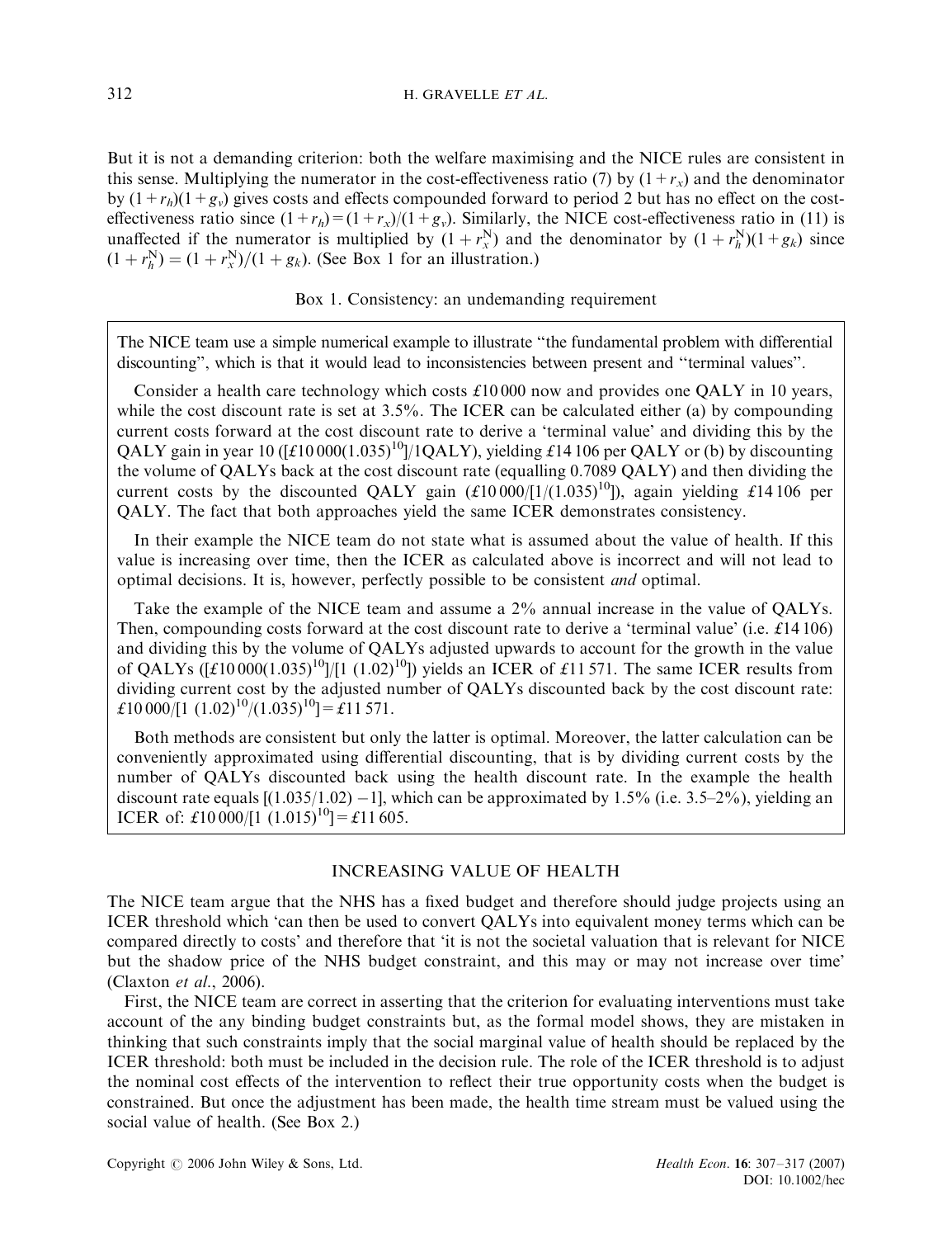## Box 2. A question for the NICE team

The NICE team stress that the health care budget is fixed so that acceptance of a project with positive expenditure will have an opportunity cost in forgone health. We agree. Suppose that after allowing for the activities displaced in each period, a project reduces QALYs by 100 this year and increases them by 103 next year. Suppose the cost discount rate is 3.5% and that the value of a QALY increases by 2% per year (implying a discount rate for health of approximately 1.5%). We would accept the project since the QALY gain discounted at 1.5% (or the QALY gain adjusted by the growth in the value of QALYs and discounted at 3.5%) is higher than the opportunity costs of 100 QALYs this year. Would the NICE team accept or reject the project?

The decision rule put forward by the NICE team leads to socially inferior decision-making unless the ICER threshold is equal to the marginal social value of health in all periods affected by an intervention. Box 3 illustrates this for a case in which the current budget is optimal (so  $v_1 = k_1$ ), but the future ICER threshold  $k_t$  is assumed constant even though the value of health is growing over time so that  $g_k \neq g_y$  in the calculations. This may represent the decision context perceived by regulatory bodies.

Box 3. Optimal investment with optimal current budget but a sub optimal future budget

Assume NICE has to decide about the implementation of two independent projects:

- Project A costs £100 000 in the current year 1 and yields 10 QALYs in year 21
- Project B costs  $\pounds 100 000$  in the current year 1 and yields 7 QALYs in year 11

Assume further that

- (1)  $v_1 = k_1$  (the current budget is optimal so that the current threshold equals the current social value of a QALY);
- (2) the discount rate on costs is  $5\%$ ;
- (3) the value of QALYs will increase by 3% annually  $(g_y=0.03)$ ;
- (4) k is constant over time  $(g_k=0)$  (so that  $k_t < v_t$  for  $t > 1$ : future budgets are sub-optimal–too small)

According to the NICE team's CEA decision rule (11) the ICER of project A is  $\pounds 100\,000$  $10(1.05)^{-20} = \text{\textsterling}26\,533$ . The NICE ICER of project B is  $\text{\textsterling}100\,000/7(1.05)^{-10} = \text{\textsterling}23,270$ . B has a more favourable ICER than A using the NICE rule.

The ICER of programme A calculated by the welfare maximising CEA rule (7) is £100 000/[10(1.03)<sup>20</sup>/  $(1.05)^{-20}$ ] = £14 691, which may be approximated by £100 000/10(1.02)<sup>-20</sup>. The ICER of programme B is £100 000/ [7(1.03)<sup>10</sup>/(1.05)<sup>-10</sup>] = £17 315, which may be approximated by £100 000/7(1.02)<sup>-10</sup>. According to the welfare maximising rule A has a more favourable ICER than B.

The final decisions depend on  $k_1$ . As an illustration we indicate the decisions under the NICE rule and the welfare maximising rule for different thresholds:

|                | NICE rule |           | Welfare maximising rule |           |
|----------------|-----------|-----------|-------------------------|-----------|
| k <sub>i</sub> | project A | project B | project A               | project B |
| £30 000        | accept    | accept    | accept                  | accept    |
| £25 000        | reject    | accept    | accept                  | accept    |
| £20 000        | reject    | reject    | accept                  | accept    |
| £15000         | reject    | reject    | accept                  | reject    |
| £10000         | reject    | reject    | reject                  | reject    |

Socially preferable programme A is the first to be rejected under the NICE rule and both programmes are less likely to be accepted for a given  $k_1 = v_1$ , illustrating the risk of socially inferior decision-making under the NICE rule.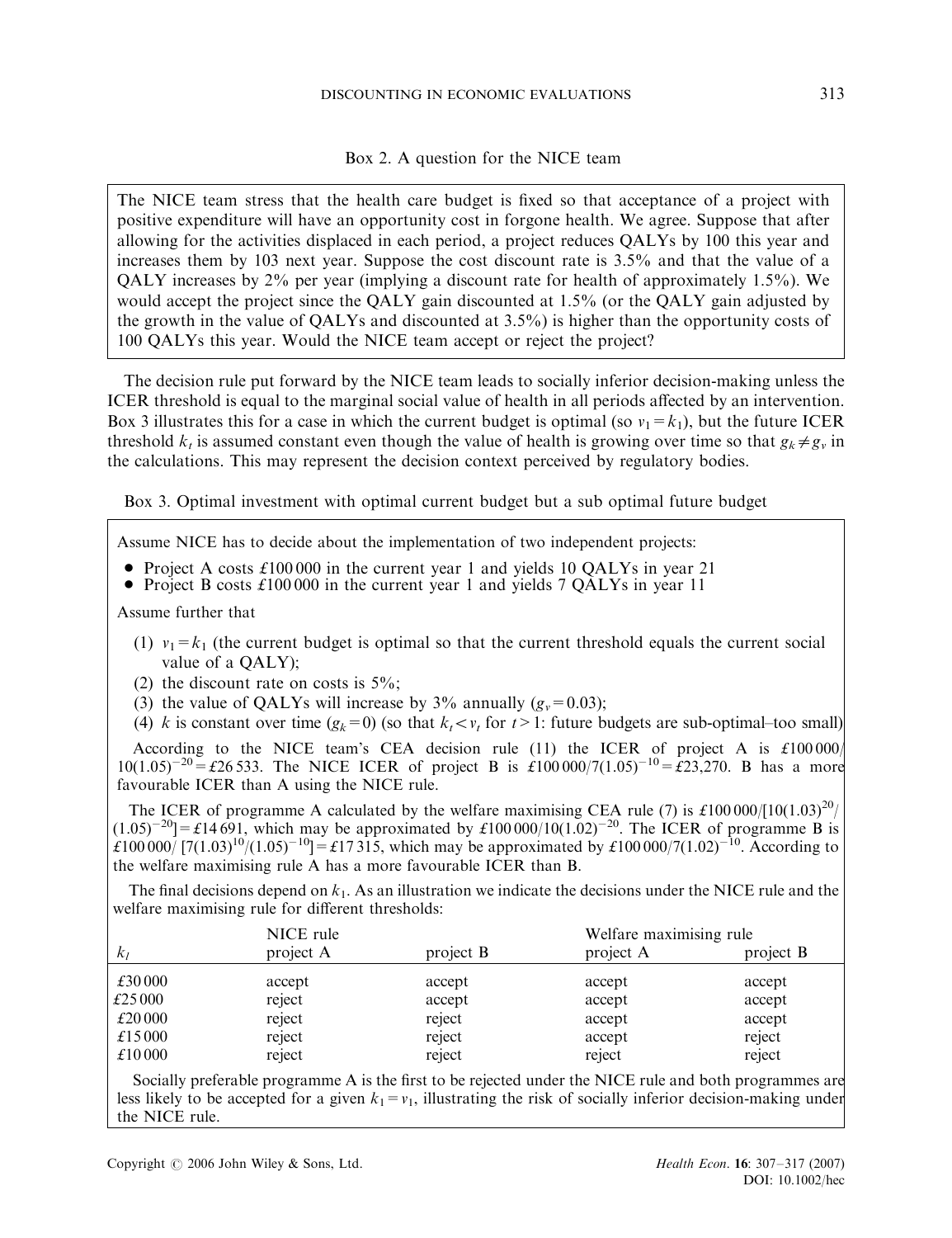|                                                                                                                                                                                                    | Year 1                                                                                                                                  | Year 10       |               |
|----------------------------------------------------------------------------------------------------------------------------------------------------------------------------------------------------|-----------------------------------------------------------------------------------------------------------------------------------------|---------------|---------------|
| Intervention                                                                                                                                                                                       |                                                                                                                                         |               |               |
| Change in costs $\Delta c$                                                                                                                                                                         | 25000                                                                                                                                   | $\mathbf{0}$  |               |
| Change in OALYs $\Delta h$                                                                                                                                                                         | $\theta$                                                                                                                                |               |               |
| <i>Assumptions</i>                                                                                                                                                                                 |                                                                                                                                         |               |               |
| ICER threshold $k$                                                                                                                                                                                 | 30 000                                                                                                                                  | 36.570        | $g_k = 2\%$   |
| Value of OALY $\nu$                                                                                                                                                                                | 35000                                                                                                                                   | 40619         | $g_v = 1.5\%$ |
| Consumption discount rate $r_r$                                                                                                                                                                    |                                                                                                                                         |               | $3.5\%$       |
| <i>Decision rules</i>                                                                                                                                                                              |                                                                                                                                         |               |               |
|                                                                                                                                                                                                    | Cost-effectiveness ratio                                                                                                                | Present value |               |
| Washington Panel rule: No adjustment for $k, v$                                                                                                                                                    | $\frac{\Delta c_1}{\Delta h_{10}/(1+r_x)^{10}} = 35\,265$ $-\Delta c_1 + \frac{\Delta h_{10}}{(1+r_x)^{10}} = -188$                     |               |               |
| NICE rule: Adjustment for $k$ only                                                                                                                                                                 | $\frac{\Delta c_1}{(1+g_k)^{10}\Delta h_{10}/(1+r_v)^{10}} = 28930 \quad -\Delta c_1 + \frac{k_{10}\Delta h_{10}}{(1+r_v)^{10}} = 3796$ |               |               |
| Welfare maximising rule: Adjustment for k and v $\frac{\Delta c_1}{(1+g_v)^{10}\Delta h_{10}/(1+r_v)^{10}} = 30.387 - \frac{v_1}{k_1}\Delta c_1 + \frac{v_{10}\Delta h_{10}}{(1+r_v)^{10}} = -371$ |                                                                                                                                         |               |               |

Table I. An application of the three investment decision rules when budgets are not set optimally

Second, if the ICER threshold increases or decreases over time, the NICE team decision rules require that the volume of future and current QALYs be valued differently. This could be done through differential discounting or through explicit adjustment of the volume of QALYs. Hence the claim that their decision rule is 'entirely consistent with the recommendations of the Washington Panel' (Claxton et al., 2006) is too strong since the Panel, following Weinstein and Stason (1977), assumes a 'steady-state relationship between money and health benefits' (Gold *et al.*, 1996) i.e. a monetary value of QALYs that remains constant over time.

Table I illustrates the differences between the Washington Panel, NICE team, and welfare maximising rules for an intervention which has a period 1 cost of  $\text{\pounds}25\,000$  and produces 1 additional QALY in 10 years time. In this example, the NHS has too small a budget in both periods: the value of a QALY exceeds the threshold ICER in both periods and both increase over time. The costeffectiveness ratio computed using the Washington Panel rule<sup>3</sup> exceeds the period 1 threshold ICER (equivalently, the discounted value of the project in terms of period 1 consumption is negative) and therefore leads to a rejection of the intervention. The NICE team criterion uses the period 10 threshold ICER to value period 10 health. It produces a positive net present value and a cost-effectiveness ratio less than the period 1 threshold ICER  $(£30000)$  and so would accept the project. A sufficiently low period 10 ICER, however, would yield a negative NICE net present value or NICE cost-effectiveness ratio in excess of  $\pounds 30000$ . This highlights the sub-optimality of the NICE rule. Since the project has no expenditure in period 10, it has no opportunity cost in period 10, and the value of the ICER threshold in period 10 should have no effect on whether the project should be accepted. In this case, only the social value of the additional QALYs in period 10 is relevant. Applying the welfare maximising rule leads to rejection of the project because its opportunity cost in terms of forgone health in the current period is greater than the value of the future increase in health.

<sup>&</sup>lt;sup>3</sup>We take the Washington Panel rule to imply that no adjustment for the changing value of a QALY is made but that  $v_1$  is applied to value health in all periods and that no adjustment for the binding budget constraint is made.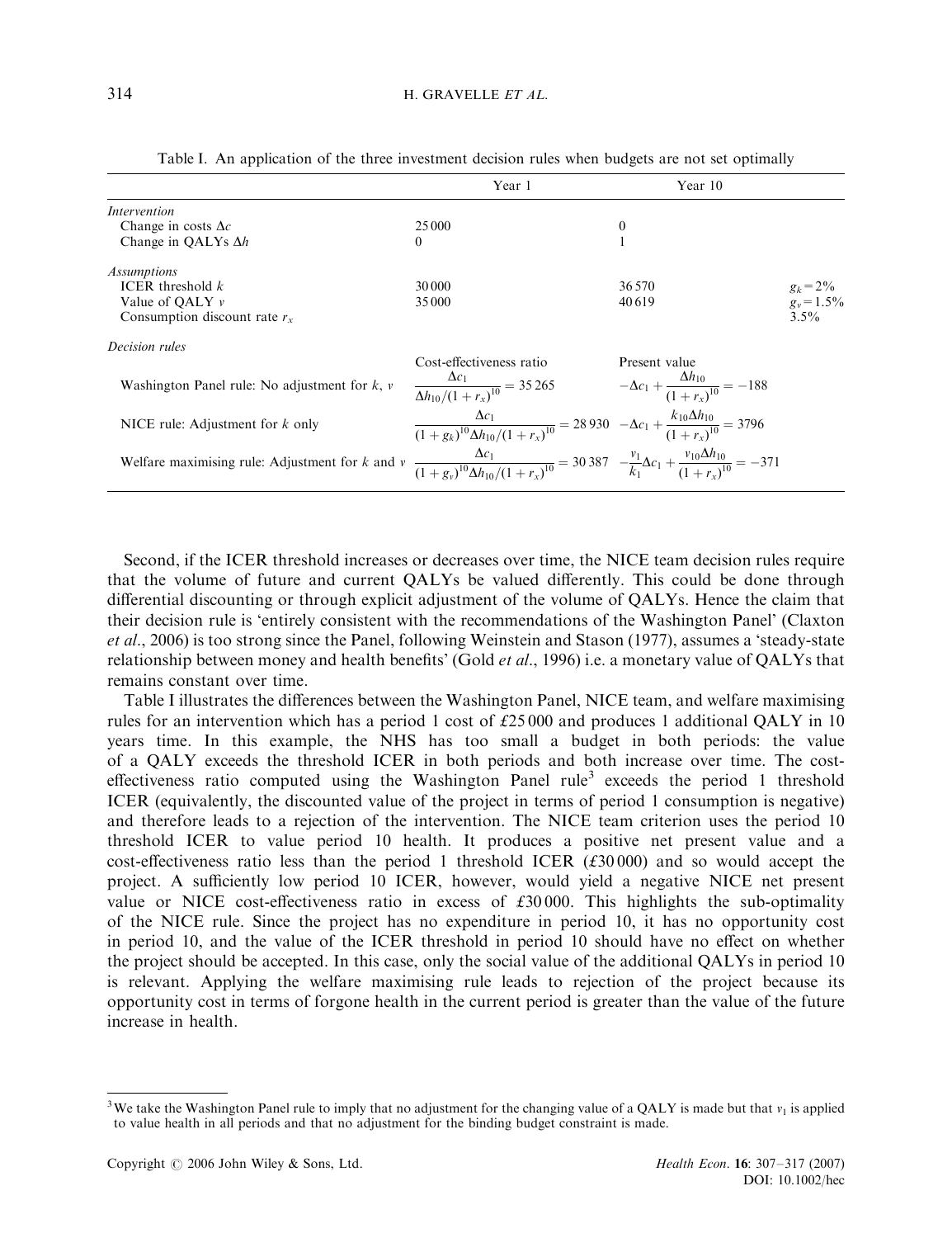# AN NHS PERSPECTIVE?

NICE takes a narrow view of what should be taken into account in evaluating NHS interventions. Its guidance is intended to represent 'an efficient use of limited NHS and PSS (Personal Social Services) resources. For these pragmatic reasons, the appropriate...perspective on costs is that of the NHS and PSS' (NICE, 2004, p. 11). A failure to consider some costs, for example, those borne by patients, can lead to non-welfare maximising decisions. But this is not the reason for the divergence between the welfare maximising and NICE discounting decision rules set out above since we assume that all costs fall on the NHS.

NICE's objective is 'maximising health gain from limited resources' (NICE, 2004, p. 11). Given fixed budgets, the NHS seeks the best time stream of health. Operationalising this objective requires specification of the relative value of future and current health: i.e. a discount rate on health. But as we showed above, all welfare functions imply that the rate of discount on health will differ from the consumption discount rate unless the value of health in terms of consumption is constant over time. The NICE team's acceptance of a changing value of health over time is therefore incompatible with the NICE guidance to use the same discount rate on QALYs and costs. This is true even if NICE took the rather odd view that the objective function the NHS differs from the welfare function, so that the NHS should have a marginal rate of substitution of current and future health which differs from society's.

## **CONCLUSION**

We welcome the explanation provided by the NICE team indicating why NICE has moved from differential discounting to equal discount rates. We are in broad agreement on a number of important issues: health is tradable, binding NHS budget constraints must be reflected in the investment decision rules, and the social value of health is likely to increase over time. But we have two substantive disagreements: the NICE team use the threshold ICER to adjust health effects, rather than using them to adjust cost effects to get the correct measure of opportunity cost; and they do not use the social value of health to value QALYs.

The question of how the changing value of health should be incorporated in the investment criterion is secondary. But some adjustment for the increase in the value of health over time must be made. Differential discounting is one way to do so and a practical one at that. NICE, and almost all other regulatory bodies, should therefore change their guidance to instruct evaluators that they should follow one of the welfare maximising rules and (a) adjust costs using the threshold ICERs if budgets are not set optimally and (b) either adjust the volume of health effects to take account of the changing value of health (after which the discount rate used for costs can be used) or use differential discounting and apply a discount rate to health effects which is adjusted for the changing value of health. NICE must therefore provide guidance on a number of crucial parameters: the discount rates for costs (consumption) and health, current and future values of QALYs and, if budget constraints are binding, current and future threshold ICERS. Its current guidelines promulgate the wrong decision rules and fail to provide the information to make them operational. A return to differential discounting would therefore be a practical way of moving toward optimal decision rules.

## APPENDIX A

This appendix provides an explicit policy model to support the analysis in the text.

There are two policy makers. The Treasury chooses a budget for health care. The Department of Health decides how to allocate the budget. They have the same objectives and perceive the same constraints. The Lagrangean for the policy problem of choosing an optimal consumption and health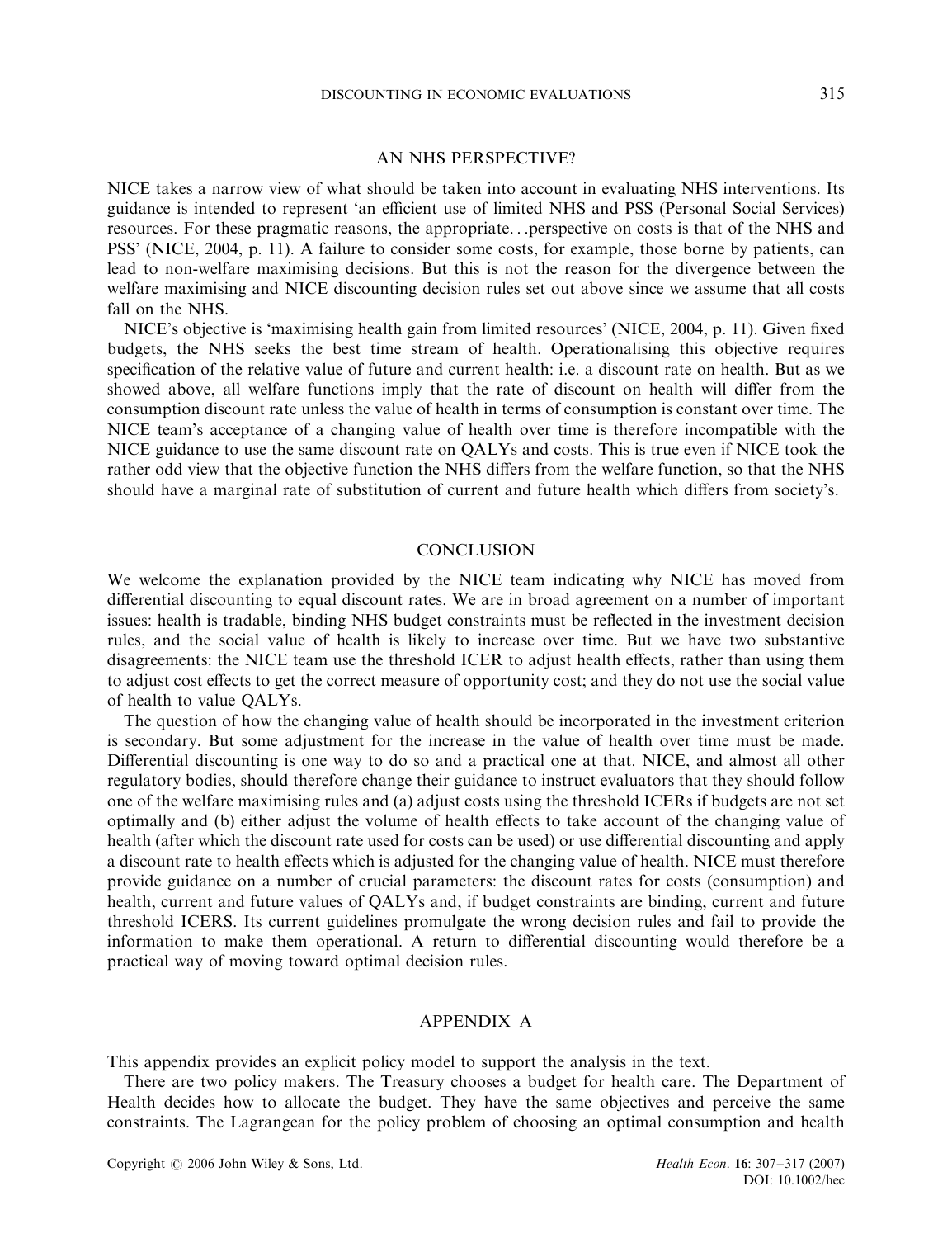stream is

$$
W(h_1, h_2, x_1, x_2) + \sum_{l} \lambda_l [B_l - c_l] + \theta f(h_1, h_2, c_1, c_2) + \sum_{l} \mu_l [y_l - B_l - x_l]
$$
(A1)

 $y_t$  is income in year t, assumed exogenously determined.  $B_t$  is the NHS budget, and the technological constraints are summarised in the implicit production function  $f(h_1,h_2,c_1,c_2) \ge 0$  where  $f_{ht} < 0$ ,  $f_{ct} > 0$ .

The DH chooses a set of projects that exhausts its budgets, is efficient  $(f=0)$  and produces the most socially valuable time stream of health according to the welfare function. It takes consumption and its budget as given. First-order conditions on  $h_t$  and  $c_t$  are

$$
W_{ht} + \theta f_{ht} = 0, \ t = 1, 2 \tag{A2}
$$

$$
\lambda_t = \theta f_{ct}, \ t = 1, 2 \tag{A3}
$$

The incremental cost-effectiveness thresholds are the period  $t$  marginal costs of period  $t$  health evaluated at the DH optimal choices:

$$
k_t \equiv \frac{\partial c_t}{\partial h_t} = \frac{f_{ht}}{f_{ct}} = \frac{W_{ht}}{\lambda_t}
$$
 (A4)

The Treasury chooses consumption and the NHS budget over time to satisfy

$$
W_{xt} = \mu_t \tag{A5}
$$

$$
\lambda_t - \mu_t = 0 \tag{A6}
$$

(If the government has access to credit markets or can influence private sector investment then it will be possible to link the discount rate on consumption  $r_x = W_{x1}/W_{x2} - 1$  to market rates of interest and the marginal productivity of private sector investment.)

Hence, if the budget is set optimally,

$$
k_t = -\frac{f_{ht}}{f_{ct}} = \frac{W_{ht}}{\lambda_t} = \frac{W_{ht}}{W_{xt}} = v_t
$$
\n(A7)

and the ICER equals the marginal value of health.

In general, whether or not the NHS budget is set optimally, the period  $t$  reduction in welfare arising from the  $\Delta c_t$  period t cost of an intervention which must be financed from the given budgets is, using (A2) and (A3),  $\lambda_i \Delta c_t = (W_{hi} \partial h_t / \partial c_t) \Delta c_t = (W_{hi}/k_t) \Delta c_t$ . Hence the change in welfare from an NHS intervention which changes the health stream by  $\Delta h_1$ ,  $\Delta h_2$  and has costs of  $\Delta c_1$ ,  $\Delta c_2$  which must be financed from the fixed budgets is, in terms of current consumption,

$$
\frac{\Delta W}{W_{x1}} = [\Delta h_1 W_{h1} - \lambda_1 \Delta c_1 + \Delta h_2 W_{h2} - \lambda_2 \Delta c_2] \frac{1}{W_{x1}}
$$
  
\n
$$
= \frac{W_{h1}}{W_{x1}} \Delta h_1 - \frac{\lambda_1}{W_{x1}} \Delta c_1 + \frac{W_{h2}}{W_{x2}} \frac{W_{x2}}{W_{x1}} \Delta h_2 - \frac{\lambda_2}{W_{x2}} \frac{W_{x2}}{W_{x1}} \Delta c_2
$$
  
\n
$$
= v_1 \Delta h_1 - \frac{v_1 \Delta c_1}{k_1} + v_2 \frac{1}{(1 + r_x)} \Delta h_2 - \frac{v_2}{k_2} \frac{\Delta c_2}{(1 + r_x)}
$$
(A8)

which yields Rule 1 (4) in the text.

Copyright  $\odot$  2006 John Wiley & Sons, Ltd. Health Econ. 16: 307–317 (2007)